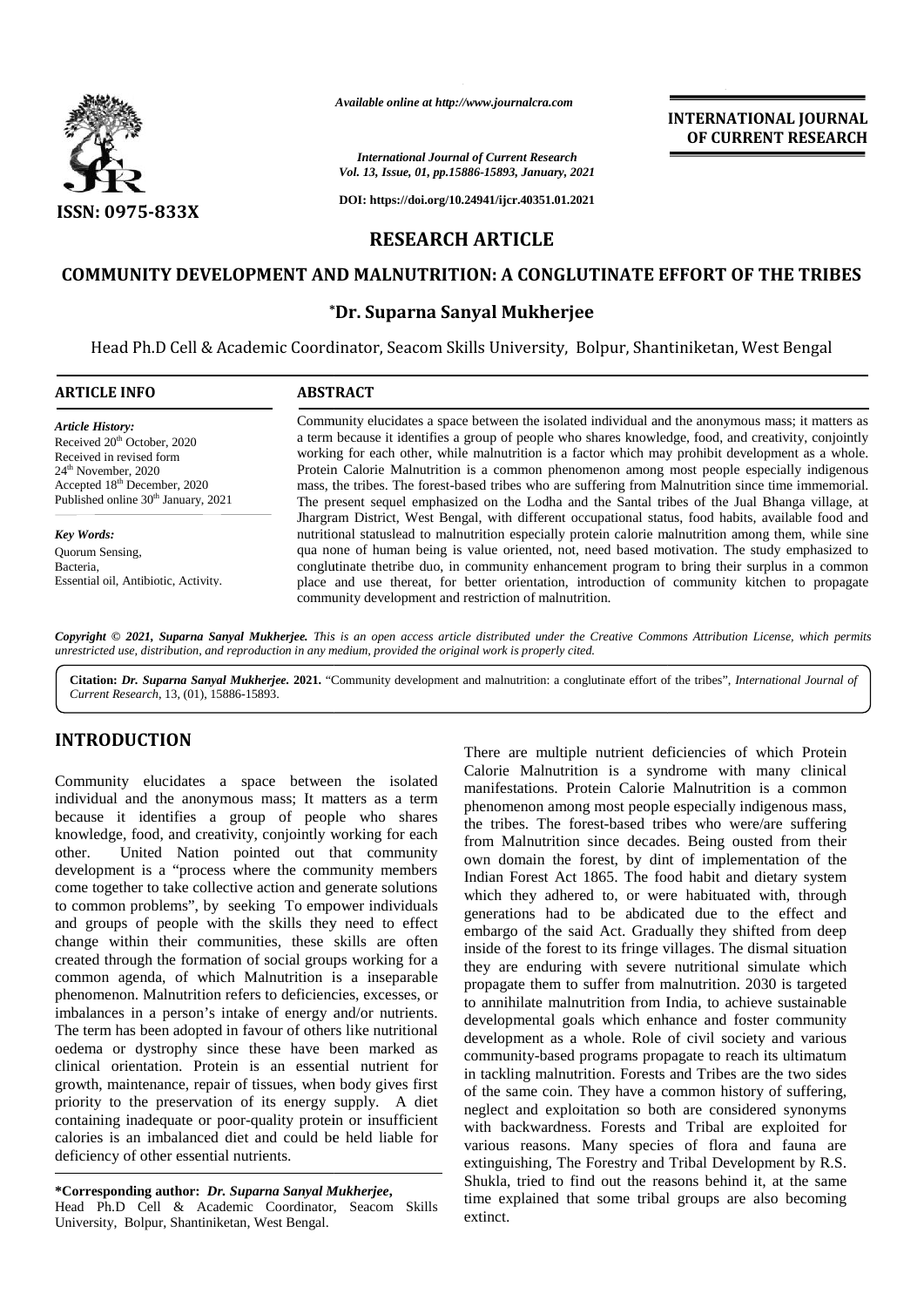Economic development of Tribal – Approach, Method and Strategy, by Sri Kishore C Padhy, introduced the notions of tribe and castes, which explained the primitive way of living, habitation in the remote areas and less easily accessible areas, denoted in the colonial period of India. Subsistence system of different Societies and Strategies for their Development, by N. Pattanaik, also describes the tribal situation in the Pre-British and British period. History of Forestry in India, by Ajay S. Rawat, pointed out the history of Indian Forestry and the root cause of the on-going disaster of deforestation, what lay behind the radical transformation of the social system of resource use that took place under the British Regime. Prof. P. K. Bhowmik explained about the Lodha, of their Socio-cultural, Socio-economical, religious life in his book, The Lodhas of West Bengal, 1963. The entire ambit of forestry in India has been compassed by S.S. Negi's India's Forests, Forestry and Wildlife, in the year 1994 and Forest for Socio-economic and Rural Development in India, 1996. Dr. Suparna Sanyal Mukherjee described why the Lodhas are abdicate their traditional occupation in The Lodha – Compelled to Abdicate Traditional Occupation Due to Indian Forest Act, The International Journal Of Humanities & Social Studies, Vol 3 Issue 11, Nov-2015, Page-238-24. She also narrated in her article Indian Forest Act & Democracy: Effects on Traditional Tribal System, Main Stream Weekly*,* Vol LIV, No 18, New Delhi, April 23, 2016. pp- 17-19. Dr.Sanyal Mukherjee also narrated the entire Tribal situation and their transitional phase in her Book "Impact of Indian Forest Act On The Forest Dwelling Tribes", in Aug 2017. Dr.Sanyal Mukherjee narrated the exact situation of the Forest Dwelling Tribes in her published Book "Impact of Indian Forest Act on the Forest Dwelling Tribes" on Aug 2017. Gillespie,Stuart 2003 narrated in his book The Double Burden of Malnutrition in Asia, that malnutrition is heterogenic conditions and people are suffering from it in wider scale, protection, restriction and eradication is an essential aspects for protecting society at large.

Jual Bhanga, in Jhargram District of West Bengal, The Lodha and the Santal are residing in the same village with different occupational status, food habits, especially protein calorie malnutrition among them is observed, while sine qua none of human being is value oriented, not, need based motivation. Thus, the present endeavour emphasized to conglutinate both the studied tribes, the Lodha and the Santal in community enhancement program to bring their surplus in a common place and use thereat, for better orientation, introduction of community kitchen to propagate community development and restriction of malnutrition.

**Community Development:** International Association for Community Development defines that community development is a practice-based profession as well as academic discipline. IACD's definition in 2016 has gone on to produce International Standards for Community Development Practice. The values and ethos that should emphasize on practice; these can be expressed as: Commitment to rights, solidarity, democracy, equality, environmental and social justice. The purpose of community development is understood by IACD working with communities to achieve participative democracy, sustainable development, rights, economic opportunity, equality and social justice.

These practices are carried out by people with different roles and contexts, together with professionals in other occupations ranging from social work, adult education, youth work, health disciplines, environmental education, local economic development, to urban planning, regeneration, architecture and more. Community development practice also encompasses a range of occupational settings and levels from developmental roles working with communities, through to managerial and strategic community planning roles.

**Sustainability & Community Development:** Sustainability is conventionally defined as the durability of positive results, while nutrition delivers services and benefits in long term which remain relevant, effective and efficient for community development, to facilitate and strengthen community-based nutrition improving processes. Sustainability must have a major consideration from the planning stage when nutritional interventions are designed for fostering community development.

**Impact of Malnutrition:** Nutrition is ensured by regular intake of balanced diet, capable of supporting the consumer, in a state of good health by providing the desired nutrients optimally, providing the right amount of energy to execute normal physical activities. If the total amount of nutrients provided in the diet is insufficient, a state of under nutrition will develop. Under nutrition will lead to malnutrition and ultimately to severe malnutrition.

## **Factors Affecting the Nutrition**

## **Cultural Influences**

 Food habits, customs & belief Religious beliefs Food fads Cooking practices, child rearing practices

## **Socio-Economic Factors**

 Poverty Awareness Education

## **Knowledge**

## **Malnutrition & Community**

Malnutrition is very common among the rural tribal mass, especially Protein Calorie Malnutrition which encompasses dietary system and health. Protein deficient and low calorie baseddiet always leads to inadequate growth, improper maintenance of the body encourages malnutrition. The forest-based tribes who definitely maintain a community based livelihood sustenance still suffer from malnutrition in large scale. Community practice and need based orientation in a conglutinate manner may annihilate malnutrition, the effective step forward to restrict malnutrition will be through introduction of community kitchen.

## **The Village Jual Bhanga**

The village Jual Bhanga situated deep inside the forest, in Jhargram Forest Division, Lodhashuli Range and Beat, Jhargram District of West Bengal is inhabited by the Lodha and Santal Tribes.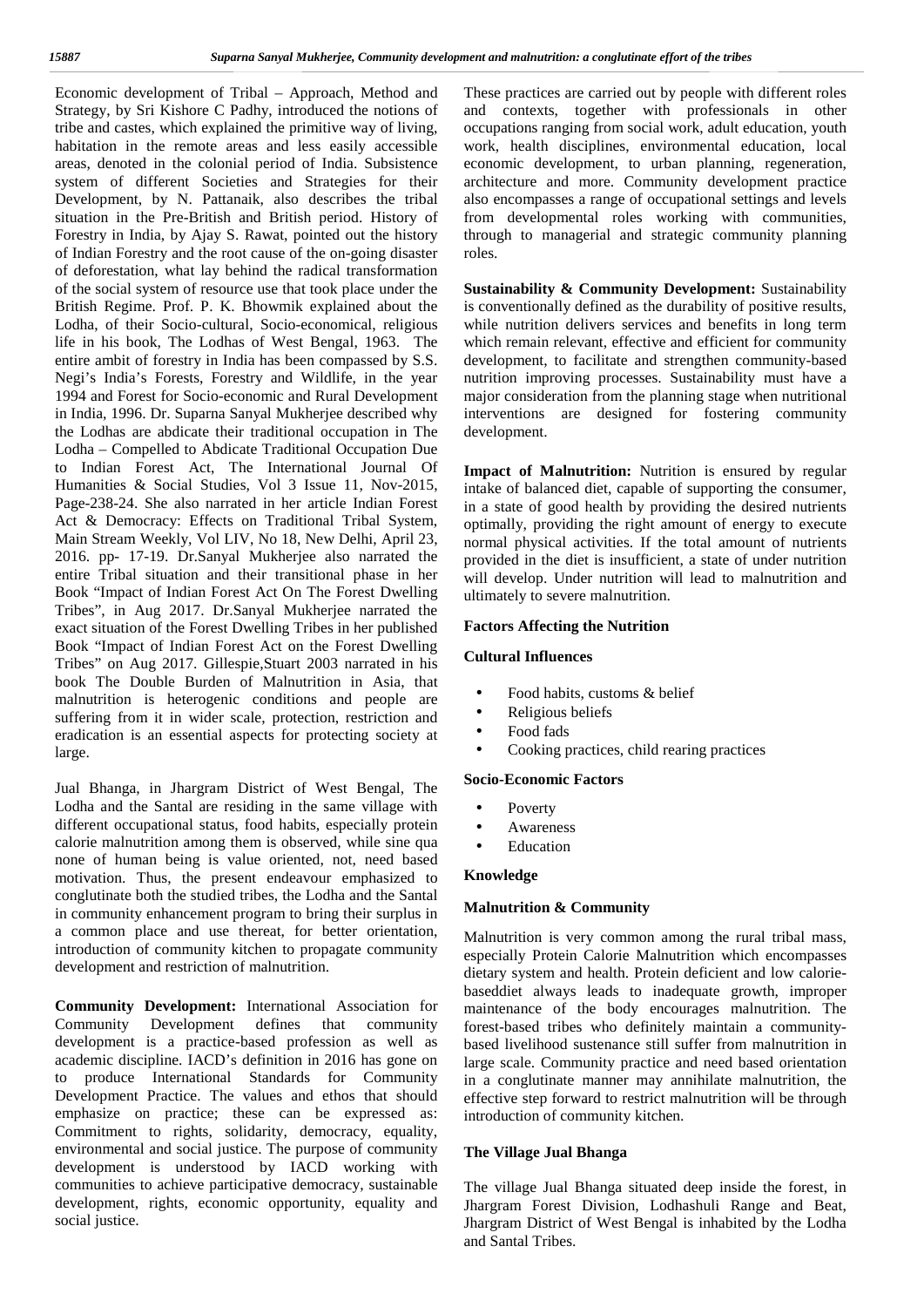#### **Table 1. Population Distribution of the Studied Tribes**

| <b>SN</b> | Name of the Tribes | <b>Total Popu</b> | Children11-14yrs age |                   |             | Adult 15-50 yrs age |               |       |          |       | Aged above 60 yrs |                   |    |       |
|-----------|--------------------|-------------------|----------------------|-------------------|-------------|---------------------|---------------|-------|----------|-------|-------------------|-------------------|----|-------|
|           |                    |                   |                      | Male T% Female T% |             |                     | $T\%$<br>Male |       | FemaleT% |       |                   | Male T% Female T% |    |       |
| 01        | odha               | 156               | 29                   | 18.59             |             | 09.62               | 37            | 23.78 | 29       | 18.59 | 19                | 12.18             |    | 17.35 |
| 02        | Santal             | 58                |                      | 12.06             | 08          | 13.79               | 12            | 20.68 |          |       | 09                |                   |    | 20.68 |
| 03        | Total              | 214               | 36                   | 16.82             | $2^{\circ}$ | 10.74               | 49            | 22.89 | 39       | 18.22 | 28                | 13.08             | 39 | 18.22 |

Total Lodha Male 85 and Female 71 Total Santal Male 28 and Female 30

## **Table 2. Family Size of the Selected Tribes**

| <b>SN</b> | Name of the<br>selected Tribes | Total no of<br>Household | Small Family size (Members up)<br>to 4 persons) | Medium Family Size (Members<br>$5-10$ persons) | Large Family Size (Members more<br>than 10 persons) |
|-----------|--------------------------------|--------------------------|-------------------------------------------------|------------------------------------------------|-----------------------------------------------------|
|           |                                | Total<br>$\%$            | Total<br>%                                      | Total<br>$\frac{0}{0}$                         | Total<br>$\%$                                       |
| 01        | Lodha                          | 73.68%<br>28             | 05 17.85 %                                      | 16 57.14%                                      | 07<br>25 %                                          |
| 02        | Santal                         | 26.31%<br>10             | 20%<br>02                                       | 70%<br>07                                      | 10%<br>01                                           |
| 03        | Total                          | 38<br>100 %              | 18.42%<br>07                                    | 23 60.52%                                      | 08 21.05%                                           |

#### **Table 3. Degree of Dependence on the Forest for Collections of Non Timber of Minor Forest Produces.**

| <b>SN</b> | Name of the Selected Tribes | Total No of Population | Regular Dependence | Occasional Dependence | Non-Dependence |
|-----------|-----------------------------|------------------------|--------------------|-----------------------|----------------|
|           |                             |                        | Total<br>$\%$      | Total<br>$\%$         | Total<br>$\%$  |
| 01        | odha                        | .56                    | 26%<br>40          | 23%                   | 51%            |
| 02        | Santal                      | 58                     | 08<br>14%          | 26%                   | 60%            |
| 03        | Total                       | 214                    | 22%<br>48          | 23%<br>50             | 54%<br>-16     |

#### **Table 4. Collection of Forest Food Products by the Tribes, Quantum of Protein (In 100gm), Calorie and Nutritional (Protein) Value**

| <b>SN</b> | Name of the Forest Items      | Forest Items Used as | Collected by Tribe/s | Protein in 100gm  | Calorie | Nutritional (Protein) Value. |
|-----------|-------------------------------|----------------------|----------------------|-------------------|---------|------------------------------|
| 01        | Amra(Hog Palm raw)            | Fruit                | Lodha & Santal       | $0.7$ gm          | 46      | 1%                           |
| 02        | <b>Bhadur Sag(Vegetables)</b> | Leaves, Stem         | Lodha                | 0.5 <sub>gm</sub> | 31      | 1%                           |
| 03        | Bhelwa(Wild Cashew)           | Nuts                 | Lodha & Santal       | 18gm              | 553     | 36%                          |
| 04        | Chirka Aaloo (Aram)           | Stem & Roots         | Lodha                | 0.7gm             | 45      | 3%                           |
| 05        | Dumur (Fig)                   | Fruits               | Lodha                | 0.9 <sub>gm</sub> | 48      | 4%                           |
| 06        | Ghenti Sag (Vegetable)        | Leaves, Stem         | Lodha                | 0.3 <sub>gm</sub> | 40      | 1%                           |
| 07        | Jamun                         | Fruit                | Lodha                | 0.6gm             | 47      | 2%                           |
| 08        | Jhitti Sag (Vegetables)       | Leaves               | Lodha                | 0.3 <sub>gm</sub> | 39      | 1%                           |
| 09        | Kanthal (Jack Fruits)         | Fruits               | Lodha & Santal       | 0.8 <sub>gm</sub> | 102     | 7%                           |
| 10        | Kher Kanchan                  | Fruits               | Lodha                | 0.4 <sub>gm</sub> | 34      | 1%                           |
| 11        | Kundri                        | Fruits               | Lodha                | 0.3 <sub>gm</sub> | 30      | 0.5%                         |
| 12        | Mahua                         | Fruits               | Lodha & Santal       | $0.7$ gm          | 39      | 3%                           |
| 13        | Mangoe                        | Fruits               | Lodha & Santal       | 0.4 <sub>gm</sub> | 63      | 1%                           |
| 14        | Mushroom                      | Fruits               | Lodha                | 3.1 <sub>gm</sub> | 31      | 6%                           |
| 15        | Mattna(Veg)                   | leaves               | Lodha                | 0.2gm             | 20      | 0.3%                         |
| 16        | Mahua Flower                  | <b>Flowers</b>       | Lodha & Santal       | 0.5 <sub>gm</sub> | 25      | 0.3%                         |
| 17        | Sal                           | Flowers              | Lodha & Santal       | 10gm              | 15      | 2%                           |
| 18        | Herb Beverages tea            | <b>Brewed</b> herbs  | Lodha                | 0.0 <sub>gm</sub> |         | 0%                           |
| 19        | Total                         | 18 types             | joint                | 38.4gm            | 1209    | 70.1%                        |

#### **Table 5. Collection of Food Products Procured from the Market by both the Tribes, Quantum of Protein (In 100gm), Calorie and Nutritional (Protein) Value**

| <b>SN</b> | Name of the Food<br>Items        | Food Items Used as | Brought by Tribe Lodha              | <b>Brought by Tribe Santal</b>            | Protein in<br>$100 \text{ gm}$ | Calorie | Nutritional<br>(Protein) Value. |
|-----------|----------------------------------|--------------------|-------------------------------------|-------------------------------------------|--------------------------------|---------|---------------------------------|
| $\Omega$  | Rice                             | Cooked             | Occasionally<br>Approx-15days/M     | Regular Growers & Borrower<br>$30$ days/M | 7.5 <sub>gm</sub>              | 362     | 15%                             |
| 02        | Potato                           | Cooked & Mashed    | Occasionally<br>Approx-15days/M     | Regular Growers & Borrower<br>$30$ days/M | 2gm                            | 106     | 4%                              |
| 03        | flour<br>whole<br>Wheat<br>grain | Cooked             | Occasionally<br>Approx-15days/M     | Regular Growers & Borrower<br>30days/M    | 13gm                           | 340     | 26%                             |
| 04        | Cereals ready to eat             | Cooked             | Occasionally<br>Approx-15days/M     | Regular Borrower 30days/M                 | 11gm                           | 352     | 22%                             |
| 05        | Species Cardamom                 | Cooked             | Occasionally<br>Approx-15days/M     | Regular Borrower 30days/M                 | 11gm                           | 311     | 22%                             |
| 06        | Tomato                           | Cooked, ripe red   | Occasionally<br>Approx-15days/M     | Regular Growers & Borrower<br>$30$ days/M | 1gm                            | 18      | 2%                              |
| 07        | Total 6                          | Cooked             | Occasionally<br>$15 \text{ days/M}$ | Regular Growers & Borrower<br>30days/M    | $45.5$ gm                      | 1489    | 91%                             |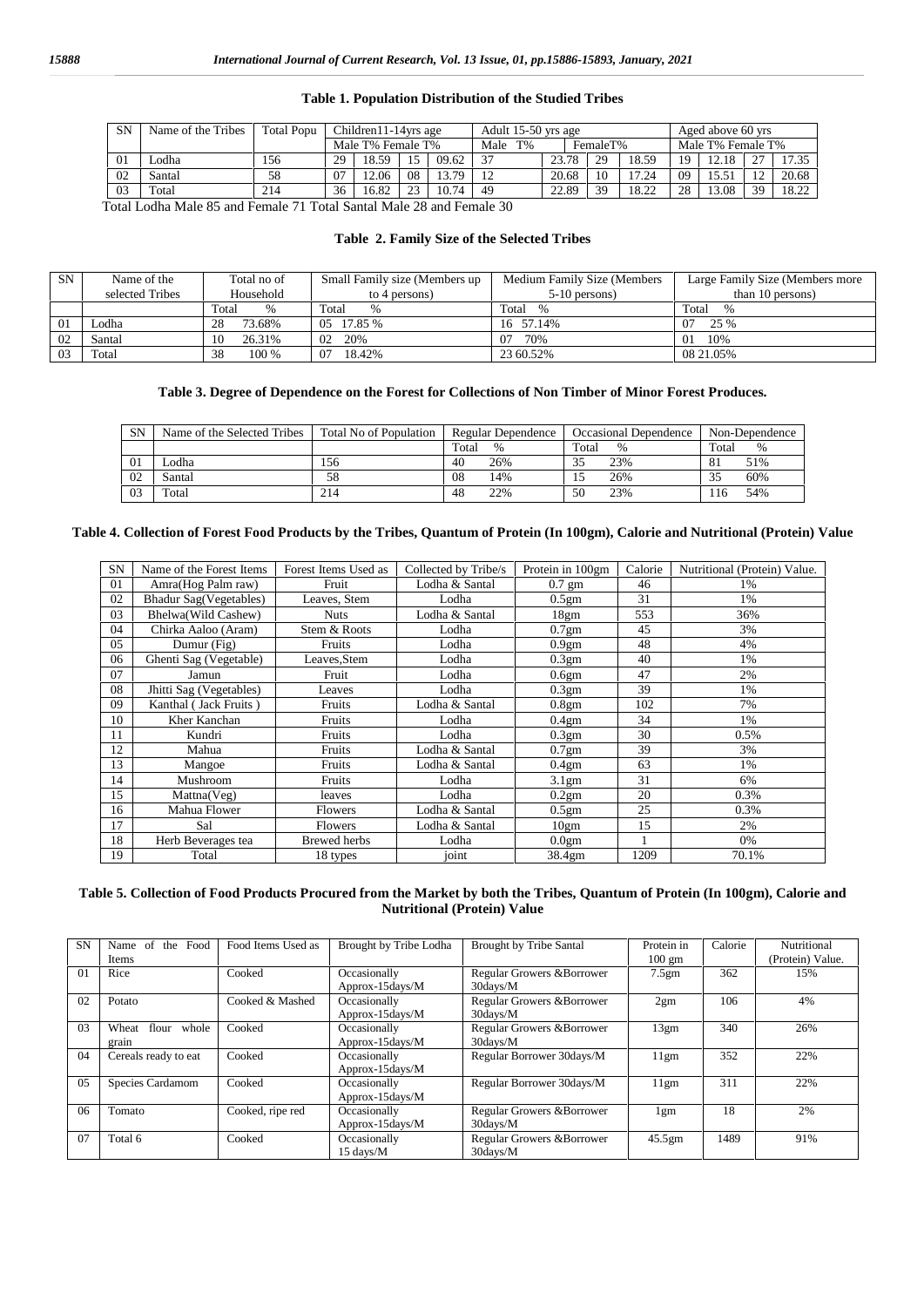| Table 6. Protein Calorie Consumption, Total % of Protein (in 100gm), Total Food Value in Calorie, |  |
|---------------------------------------------------------------------------------------------------|--|
| Total intake of Protein & Total % of Nutritional Value                                            |  |

| Slno               | Total<br>Protein          | %of<br>Total | Total Protein    | Total %<br>of                | Food<br>Total | Total Pro-  | Nutr-<br>Total |
|--------------------|---------------------------|--------------|------------------|------------------------------|---------------|-------------|----------------|
|                    | Protein<br>Consumption by |              | Consumption      | in<br>Protein<br>Value<br>1n |               | tein intake | itio-nal       |
|                    | the Lodha                 | $100$ gm     | by the Santal    | $100$ gm                     | Calorie       |             | value          |
| <b>Forest Food</b> | $38.4 = 14.74\%$          | 38.4%        | $31.1 = 11.94\%$ | 38.4%                        | 1209          | 70.1        | 5.8%           |
| Food<br>from       | $23.75 = 10.80\%$         | 45.5%        | 45.5=20.70%      | 45.5%                        | 1489          | 91.0        | 6.11%          |
| Market             |                           |              |                  |                              |               |             |                |
| Total value        | $62.15 = 25.54\%$         | 83.9%        | 76.6=32.64%      | 83.9%                        | 2698          | 161.1       | 5.97 %         |



**Table 7. Column Diagram shows population distribution of the Lodha & the Santal**



**Table 8. Degree of Dependence on the Forest for Collections of Non-Timber Minor Forest produces**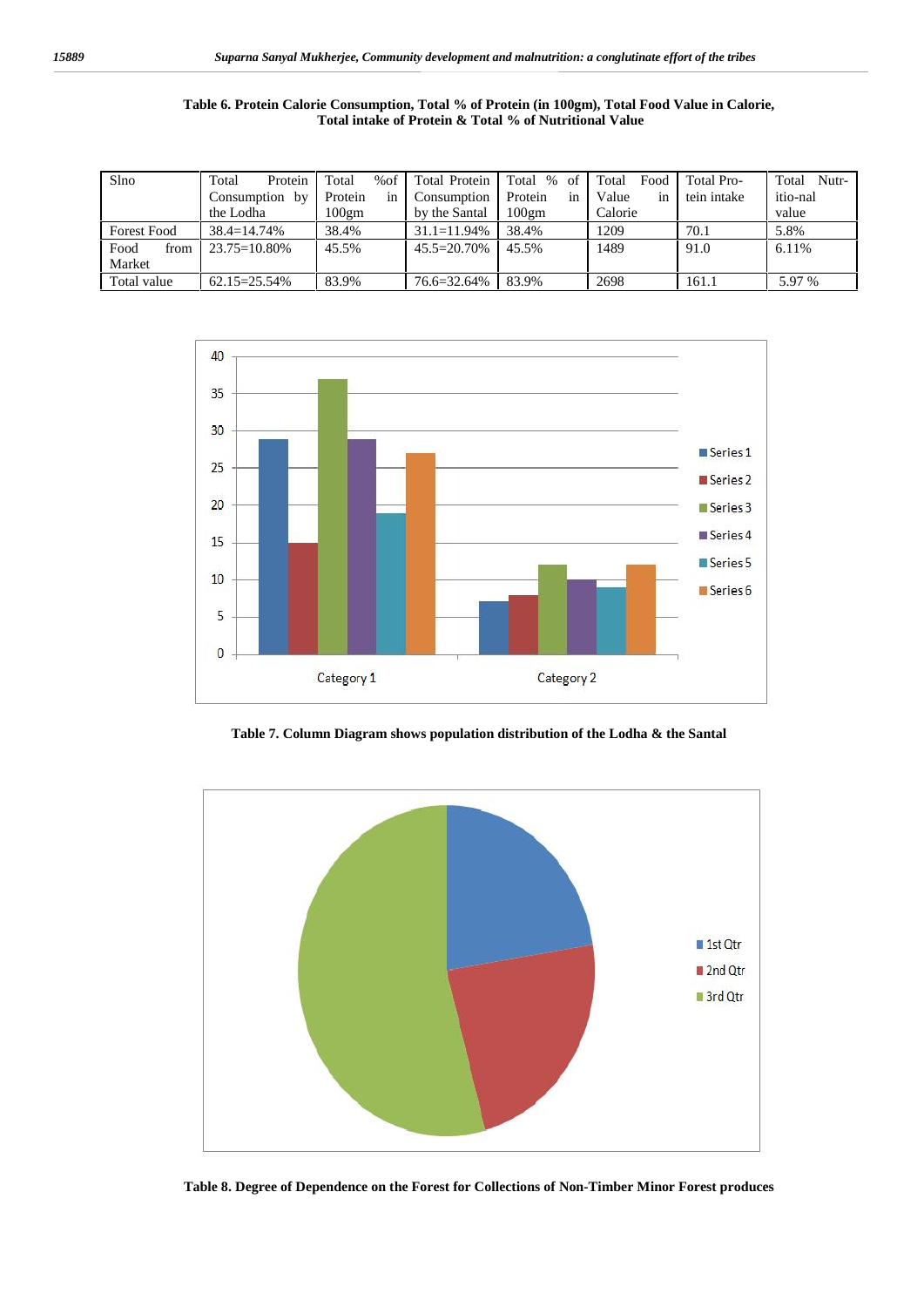

**Table 9. Total percentage of protein in per 100gm of Food and consume by the Lodha and the Santal**



### **Table 10. Protein Calorie Nutritional Chart**

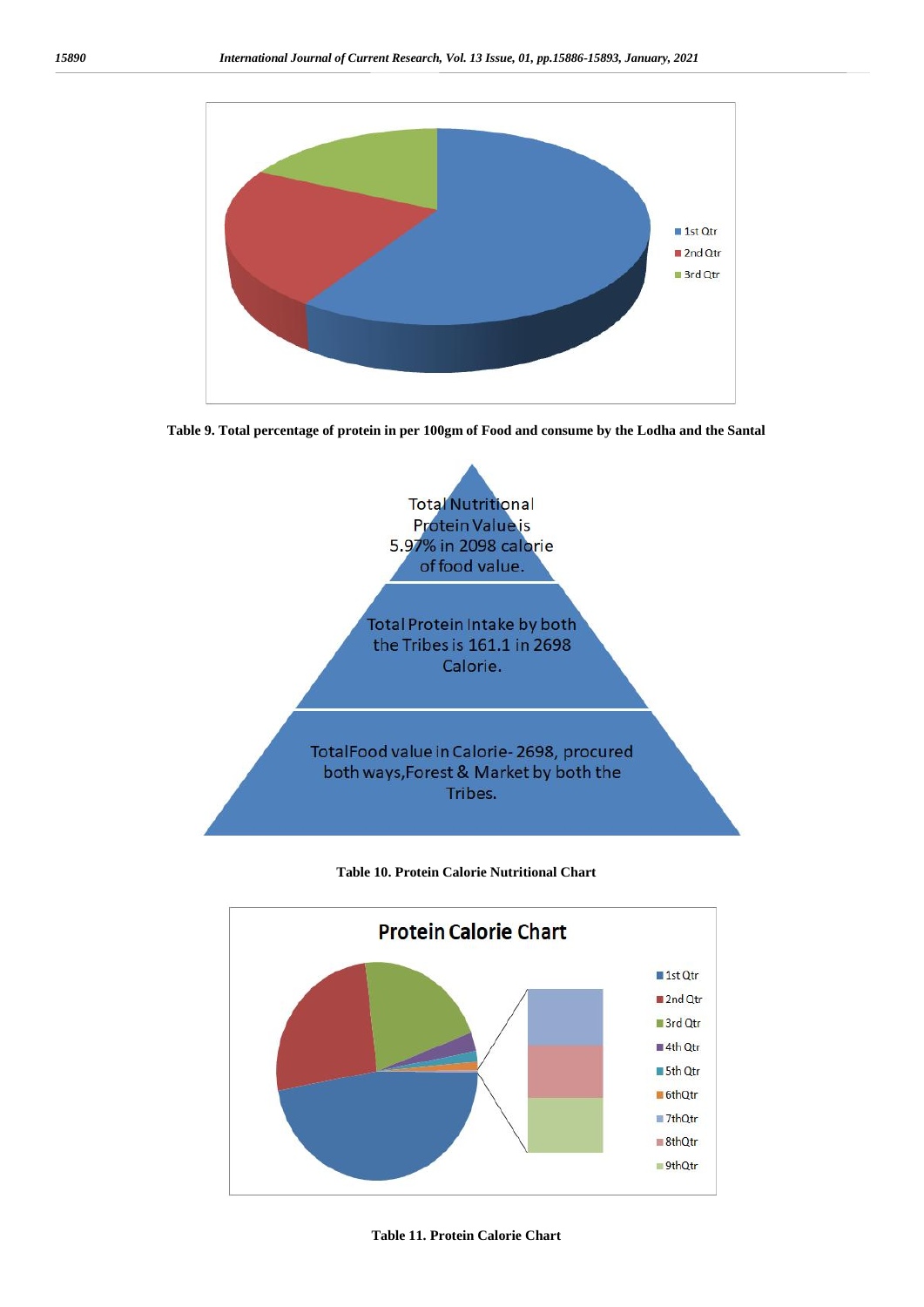The total population of the village is 214 belonging to 38 households of which 28 are the Lodha and 10 households belong to the Santal. Among them are 156 Lodha and 58 Santals. The Santal's of Jual Bhanga are essentially agricultural workers and/or cultivators. The Lodha's are gatherer of forest produces, thereby have a stint of visiting the Forest still. Their diversification of life sustenance relies on agricultural labour also. Collection of minor forest produces and gathering thereof, for maintaining livelihood sustenance is the principal source of economic pursuit maintained by the Lodha, which denotes the degree of dependence on forest and nutritional consumption at the present day, which is protein insufficient thereby lack in calorie absorption, causing malnutrition. The Santal who are food growers and settled agriculturist. Agriculture being their principal source of economic pursuit yield crops like paddy, potato and seasonal vegetables as per demand. The Lodha and the Santal are living in the same village with different occupational status, food habits, lead to malnutrition especially protein calorie malnutrition among them, while sine qua non of human being is value oriented, not, need based motivation.

An authentic development should focus on the enrichment of human being not ceasing expansion of the existing. Standard of living must be corollary to the standard of life, not vice versa. The above table depicts the Lodha and the Santal population of the village Jual Bhanga in category of their respective age groups, falling under the heading of children (1-14 years of age), adult (15-60 years of age) and aged (above 60 years of age). According to table the Lodha having 29 (18.59%) Male children and 15 (09.62%) Female. The adult Male counts 37(23.78%), Female depicts 29 (18.59%). The aged Lodha scores 19 (12.18%) Male and 27 (17.35%) Female out of 156 total Lodha populations from 28 households. The Santal population points 07 (12.06%) Male along with 08 (13.79%) Female children. Adult Male counts 12 (20.68%) and Female 10 (17.24%). Male aged exhibits 09 (15.51%) and Female 12 (20.68%) for specified categories. Therefore, population distribution of the village Jual Bhanga is clearly points out the today's exact situation. The Lodha and the Santal are living together though their traditional way of living and forest dependence are distinctly different from each other.

- The above table denotes 28 (73.68%) Lodha and 10 (26.31%) Santal households of total 38 village households.
- The Lodha points out 05 (17.85%) Small Family Size (SFS), 16 i.e. 57.14% Medium Family Size (MFS) and 07 means 25% Large Family Size (LFS).
- The Santal exhibits 02 (20%) Small Family Size, 07 (70%) Medium Family Size and 01 (10%) Large Family Size out of total households 10.
- As per entire village households Small Family Size is 18.42%, Large family Size points 21.05% while Medium Family Size counts 60.52% which is higher than the rest two**.**
- It is observed that in both the Tribal heads Medium Family Size is higher than the Small and Large category of Family Sizes. 57.14% in Lodha and 70% in the Santal Medium Family Size proves the tendency of the tribal communities turning towards Nuclear Family system.
- Gradually leaning towards Nuclear and/or Small Family Size shows coming away from Large and/or Joint Family system.
- Nevertheless, the table iterates the community living is step wise getting absent which creates unhealthy living orientations, propagate lack of awareness, with availability of plentiful rights and concessions people are still not getting facilities due to communication faults though they still have a tendency to settle in a same village.
- The Family Size orientation is also responsible for not getting proper knowledge of Policy Guidelines and its facilities which provided for them.
- Degree of dependence as per table Regular Dependence points out Forest visit more than 15 days in a month while Occasional Dependence denotes less than 15 days of Forest visits and Non-Dependence means not a single day in a month of Forest visit and collection of Non- Timber of Minor Forest Produces according to Policy Guidelines.
- The Table 4 clearly indicates the exact situation prevailing today, in respect of the Tribes dependence on the Forest. The Lodha who were absolutely depended on the forest are now not keen to the forest. Regular collection of forest produces reduced only 26% and occasional dependence 23% which are at per more or less and 51% non-dependence speaks of Forest is not need based area for maintaining of their daily livelihood sustenance.
- The Santal non dependence is more than the dependence, only 14% regular dependence and 26% occasional dependence, 60% Santal are not depending on the forest for collection of non-timber of minor forest produces at present situation.
- The Lodha Male is more dependable on forest than the Female i.e. 26% and 23% respectably for livelihood sustenance.
- The Santal Female is more accessible into the forest visit than the Male counterparts. According to the above table 26% and 14% respectively.
- The above table depicts the alarming situation of the forest dwelling tribes for their collection of non-timber minor forest produces. The Lodha are dependable 49% in comparison with the Santal which is only 40% in both ways.
- As per table Female are keener to the forest and their dependence is still higher than their Male counterparts and collections thereof among both the Tribal communities.

The above table depicts 18 varsities of daily required forest food product collection and use thereof by the Lodha and Santal, of which 7 types are collected by both tribes and the rest by the Lodha only. Quantum of total protein value is 38.4 per 100gm, total calorie 1209 and total nutritional especially protein value is 70.1% in the above-mentioned food items. Procurement of Forest Food by the Lodha and the Santal depend upon availability of the mentioned food in the Forest.

The Lodha procured all the mentioned food regularly but Santal are not, which exhibit total 38.4% in per 100gm food Lodha procured 14.74% protein consumption by them and Santal procured 31.1% in 100gm i.e. 11.94% consumption of protein. The above table depicts 6 items of daily required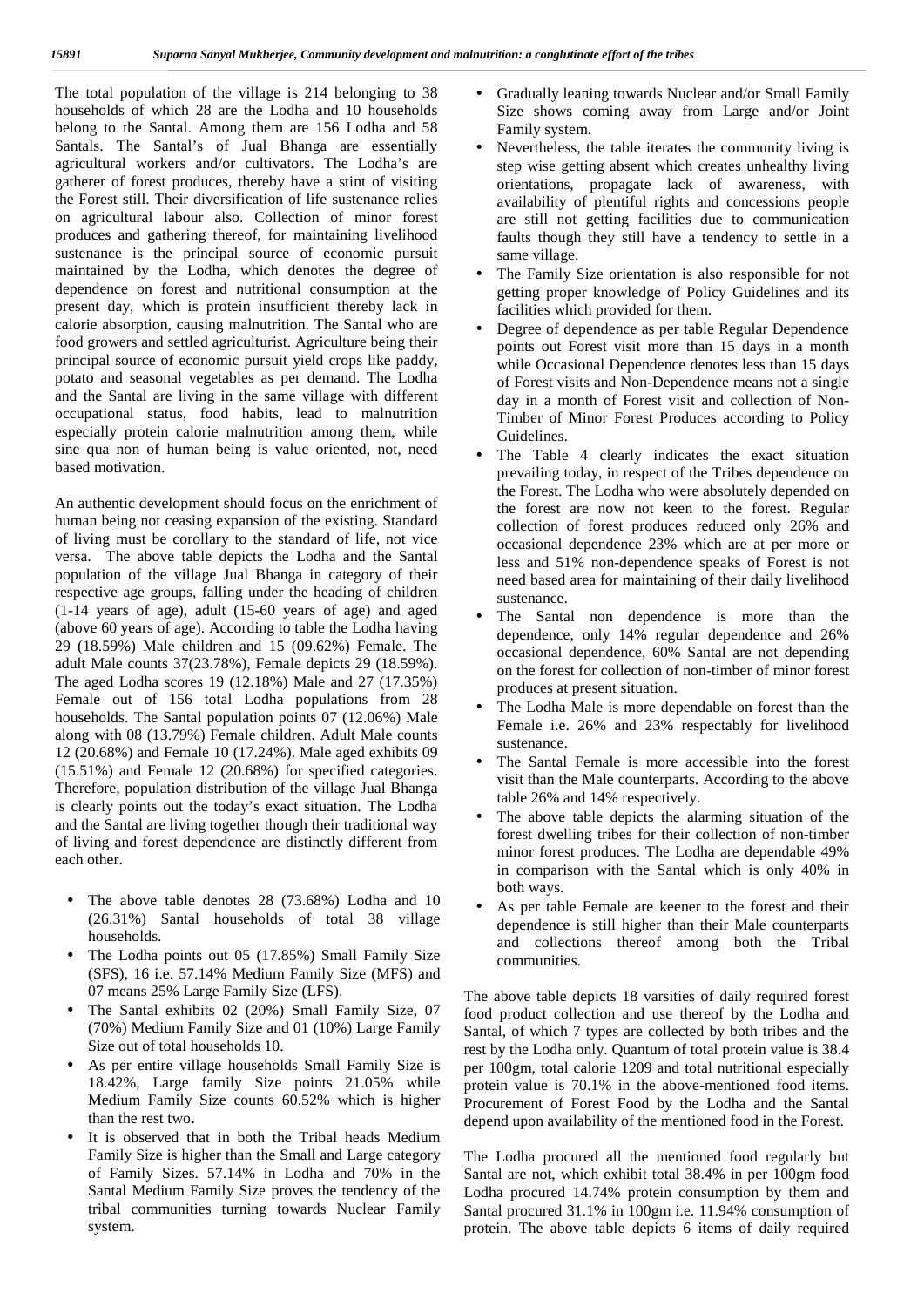food products collected from the market and use thereof by the Lodha and Santal. The Lodha procures the mentioned food items from the market occasionally, approximate 15 days in a month while the Santal by dint of being food growers preserve produces for home consumption, procuring from the market regularly as per requirement. Quantum of total protein value is 45.5gm in 100gm, total calorie 1489 and total nutritional especially protein value is 91% of the above mentioned food items.

- The above table exhibits Protein consumption of the Lodha from Forest Food which demonstrate 14.74% out of 38.4% of total protein value and Food procured from the market is 10.80%, out of 45.5 % of total protein value, so total protein food value is 25.54% in 62.15% of combined protein value. Thereby, in 100gm of food, dual collected food protein value procurement procedure exhibits 83.9%.
- In case of Santal the Protein consumption from Forest Food which demonstrate 11.94% out of 31.1% of total protein value and Food procured from the market is 20.70%, out of 45.5 % of total protein value, so total protein food value is 32.64% in 76.6% of combined protein value. Thereby, in 100gm of food, dual collected food protein value procurement procedure exhibits 83.9%.
- Total Forest Food value in calorie 1209 and value of procured food from market 1489, conjoint value 2698.
- Total protein intake from forest food depicts 70.1% > 1209 calorie total food value, 91% > 1489 calorie food procured from the market by both the tribes.
- Thereby the above table depicts 2698 calorie total food value, procured from both ways, total intake of protein is 161.1 which points out 5.97% of total nutritional protein value.
- Protein calorie nutrition shows 5.97 % total protein consumption in 2698 calorie of food value which is meagre to the required amount, this insufficient protein absorption in daily food intake leads to protein calorie malnutrition.
- The above column diagram depicts Male Female population distribution the concerned tribes.
- Category 1 exhibits the Lodha population of the village Jual Bhanga from series  $1 - 6$ .
- Category 2 points out the Santal population distribution of the mentioned village.
- Series 1 & 2 counts Male & Female children of both the tribes.
- Series 3& 4 points out Adult and 5& 6 series depict Aged population of the both tribes are concerned.
- Adult Lodha & Santal are showing higher strata in distribution category for both the tribes.
- Aged Female is found high value to the Lodha & the Santal portfolio.
- Adult Male are maintaining higher ratio than the Female for both the tribes.
- Male and Female children are maintaining equilibrium in case of both the tribes.
- Village population of the Jual Bhanga village are very alarming so far as livelihood sustenance is concerned.
- The ratio of working people is less than the non working mass.
- The above Pie diagram points out degree of forest dependence of the concerned tribes for collection of non-timber minor forest produces.
- Ist Qtr denotes scale point of 22% of regular forest dependent of the tribes.
- 2 nd Qtr points out scale point 23% of occasional dependence on the forest.
- $\int 3^{rd}$  Qtr exhibits scale point of 54% non-dependence on the forest for collection of non-timber minor forest produces for maintaining livelihood sustenance.
- Thereby, it is evident from the above table that degree of dependence on forest is deteriorating gradually of the tribal communities for livelihood sustenance.

The above chart represents total percentage of protein per 100gm of Food consumed by the Lodha and the Santal.

- Ist qtr denotes scale point of  $83.9\%$  of total protein contents present in 100gm of food products procured from the Forest and Market.
- $\int 2^{nd}$  qtr exhibits 32.64% of total protein consumed by the Santal.
- $\int 3^{rd}$  qtr points out 25.54% of total protein value consumed by the Lodha procured from the forest and the market in regular basis.
- Thus the Santal procured 7.1% higher food value than the Lodha in the context of Protein Consumption in per 100gm food products.

The above basic chart shows protein calorie nutritional status of the concerned tribes residing at village Jual Bhanga. The pyramid points out three tire calorie exhibition and exactness.

- The base indicates total food value which is 2698 calorie. The tribes are procuring from forest and market. The second strata points out total protein intake as 161.1 calorie in 2698 calorie food value.
- Pinnacle of the pyramid intent the gist of 5.97% total protein nutritional value in 2698 calorie food value which expresses the quantum of protein intake by both the tribes.
- Thus, the basic pyramid categorically proves that the concerned tribes of Jual Bhanga are suffering from Protein Calorie Malnutrition.

The table 11 protein calorie charts demonstrate the studied tribes' exact nutritional situation and quantum of total protein intake by way of forest food collection and food procured from the market.

- Ist qtr shows total food value in calorie, which is 2698, denotes 47% scale point.
- The  $2<sup>nd</sup>$  qtr display 1498 calorie food value from food procured from the market in 2698 calorie total food value, counting 26% scale point.
- $\int 3^{rd}$  qtr manifest 1209 calorie food value from forest collected food in 2698 total calorie of food value, points out 21% scale point.
- In the chart  $4<sup>th</sup>$  qtr evidences 161.1 calorie total protein intake by both the tribes from both way of food procurement, denotes 3% of the total scale point.